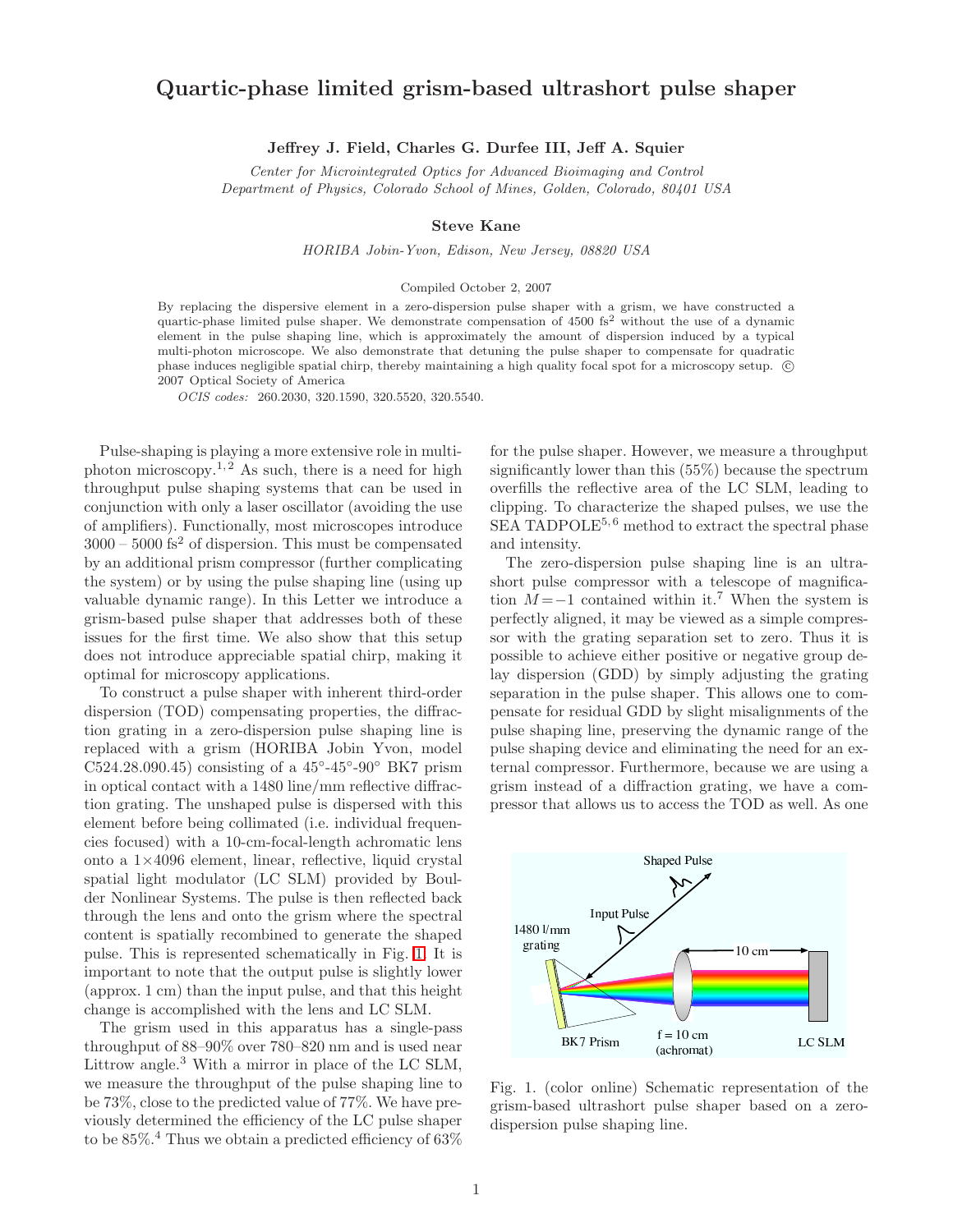can adjust the amount of TOD in a prism compressor by tailoring the insertion of the prism, the grism pulse shaper allows us to minimize TOD by adjusting the insertion of the grism. However, unlike a prism pair, the grism compressor can be adjusted to give the correct ratio of  $\text{TOP}/\text{GDD}.^{3,8}$  Thus we can minimize both GDD and TOD from external dispersion sources by slight adjustments to the pulse shaping line, resulting in a pulse shaper that is limited to fourth-order dispersion (FOD). The dynamic range of the LC SLM is therefore preserved for tailoring the temporal pulse shape for our application.

To demonstrate the ability of the pulse shaping apparatus to compensate for GDD and TOD we use a metallic mirror in place of the LC SLM. We first use the pulse shaping line to compensate for the 670 fs<sup>2</sup> directly from the oscillator. We then insert 10 cm of BK7 glass into the pulse shaping beam (single pass) and adjust the insertion of the grism such that the TOD is minimized. This is possible because the grism is designed to provide a negative TOD,<sup>3</sup> while the BK7 induces positive TOD. Next, we move the achromat and mirror in tandem to minimize GDD as well, leaving us with a quartic-phase limited SEA TADPOLE image, an example of which is shown in Fig. [2.](#page-1-0) In order to compensate for the 4500  $fs<sup>2</sup>$  and 3200 fs<sup>3</sup> from the BK7, we moved the lens and mirror 510  $\mu$ m, and changed the insertion of the grism  $175 \mu m$ . Note that in Fig. [2](#page-1-0) we are also compensating for the GDD of the pulses directly out of our oscillator, so we are compensating for a total GDD of approximately 5200 fs<sup>2</sup> .



<span id="page-1-0"></span>Fig. 2. SEA TADPOLE image with 10 cm of BK7 in the pulse shaping arm. The TOD and GDD are minimized by moving the lens and mirror in tandem and adjusting the insertion of the grism to provide the flattest fringes possible.

By comparing the extracted phases with and without the glass in the pulse shaping arm, we are able to extract the phase induced by the BK7, as well as the phase compensation due to the pulse shaping arm. These phases are shown in Fig. [3a](#page-1-1). Figure [3b](#page-1-1) shows the extracted phase change due to the BK7 overlayed with the predicted spectral phase of the glass up to fourth-order in a Taylor series.



<span id="page-1-1"></span>Fig. 3. (color online) (a) Phase change due to 10 cm of BK7 glass, as well as the phase correction induced by the grism pulse shaping line. (b) Theoretical dispersion due to 10 cm of BK7 glass with the extracted phase change due to the glass.

Because the adjustments to the setup required to remove GDD and TOD are so slight, spatial chirp from the apparatus is negligible. Using a commercial SHG FROG device (GRENOUILLE, Swamp Optics), we were able to determine the spatial chirp of the shaped output pulse before and after compensation of the external BK7 glass. Before correcting the phase, spatial chirp was measured to be  $-2.61\times10^{-3} \mu m/nm$ , and after correction it was measured at  $-2.60 \times 10^{-3}$  µm/nm. This indicates that the spatial chirp is negligible because the difference in the two measurements is within the experimental error from the GRENOUILLE. By comparison, the amount of spatial chirp before the 10 cm BK7 block was added to the pulse shaping line was measured to be  $-2.03\times10^{-3}$  $\mu$ m/nm, thereby demonstrating that the spatial chirp induced by a slight misalignment of the glass is greater that that due to misalignments in the pulse shaping line.